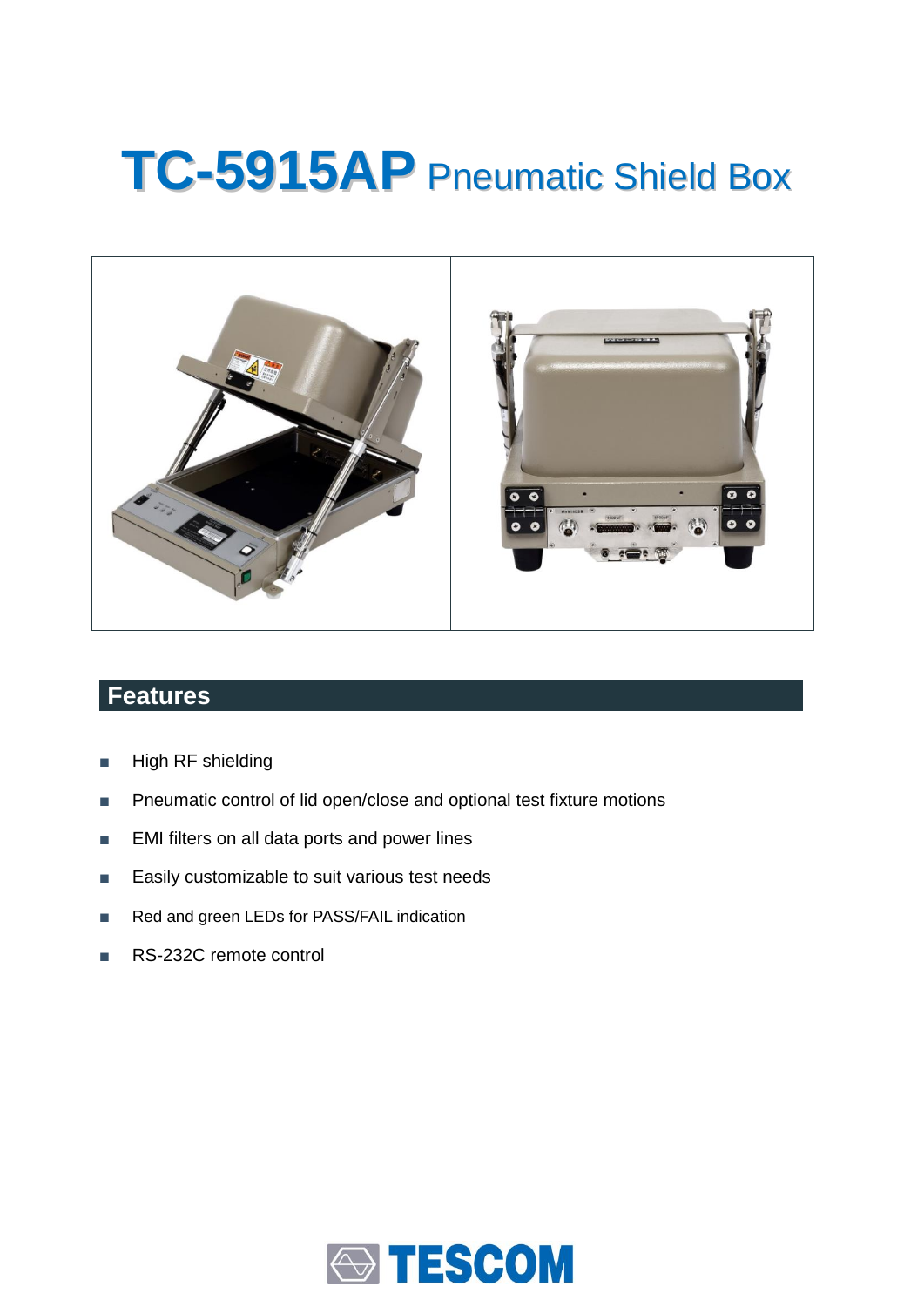## **Specifications**

| <b>Mechanical Specifications</b> |                                                               |  |  |
|----------------------------------|---------------------------------------------------------------|--|--|
| Line Voltage                     | 24 VDC, Max. 2 A                                              |  |  |
| <b>Remote Control</b>            | RS-232C, 3 wire, DB9(s)                                       |  |  |
| <b>Air Connection</b>            |                                                               |  |  |
| Main Connector                   | 6 mm OD hose, one-touch push-on fitting                       |  |  |
| <b>Fixture Control Connector</b> | 4 mm OD hose, one-touch push-on fitting                       |  |  |
| Input Air Pressure               | 5 to 10 bar                                                   |  |  |
| <b>Dimensions</b>                |                                                               |  |  |
| Inside                           | 236(W) x 297(D) x 180(H) mm                                   |  |  |
| Outside                          | 324(W) x 432(D) x 252(H) mm, lid closed. 373(H) mm, lid open. |  |  |
| Weight                           | Approx. 11 kg                                                 |  |  |
| *Packing                         |                                                               |  |  |
| Size                             | $490(W)$ x 550(D) x 380(H) mm                                 |  |  |
| Weight                           | Approx. 13 kg                                                 |  |  |

\* The size or weight of a package may vary depending on how the product is packed.

#### **Typical RF Shielding**

The shielding effectiveness below is measured with blank panels mounted. Other I/O interface panel may result in different shielding effectiveness.

| Frequency        | Shielding Effectiveness (dB) |  |
|------------------|------------------------------|--|
| 100 to 2000 MHz  | $> 70$ dB                    |  |
| 2000 to 3000 MHz | $> 70$ dB                    |  |
| 3000 to 6000 MHz | $>60$ dB                     |  |

## **Dimensions**

**TC-5915AP Inner Dimensions (WxDxH) : 236(W) x 297(D) x 180(H) mm** 



Copyright © 2020 Tescom Co., Ltd. All right reserved. *#927Unitechvil142,Ilsan-ro,Ilsandong-gu,Goyang-si,Gyeonggi-do,Korea [10442] TEL: 82-31-920-6600* **FAX: 82-31-920-6607** *[support@tescom.co.kr](mailto:support@tescom.co.kr) http://www.tescom.co.kr*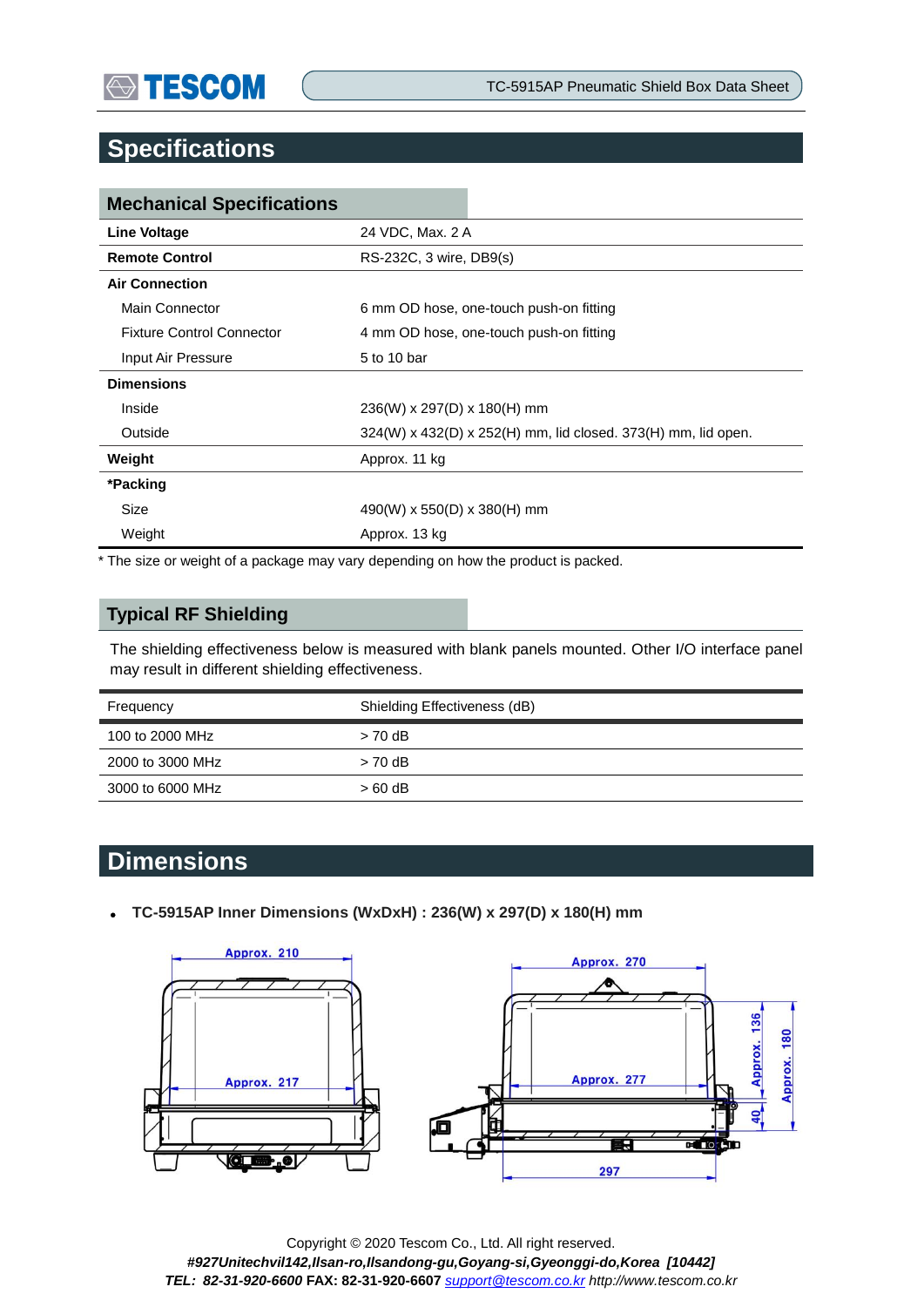



 **TC-5915A Outer Dimensions (WxDxH) : 324(W) x 432(D) x 252(H) mm, lid closed. 373(H) mm, lid open.**



Copyright © 2020 Tescom Co., Ltd. All right reserved. *#927Unitechvil142,Ilsan-ro,Ilsandong-gu,Goyang-si,Gyeonggi-do,Korea [10442] TEL: 82-31-920-6600* **FAX: 82-31-920-6607** *[support@tescom.co.kr](mailto:support@tescom.co.kr) http://www.tescom.co.kr*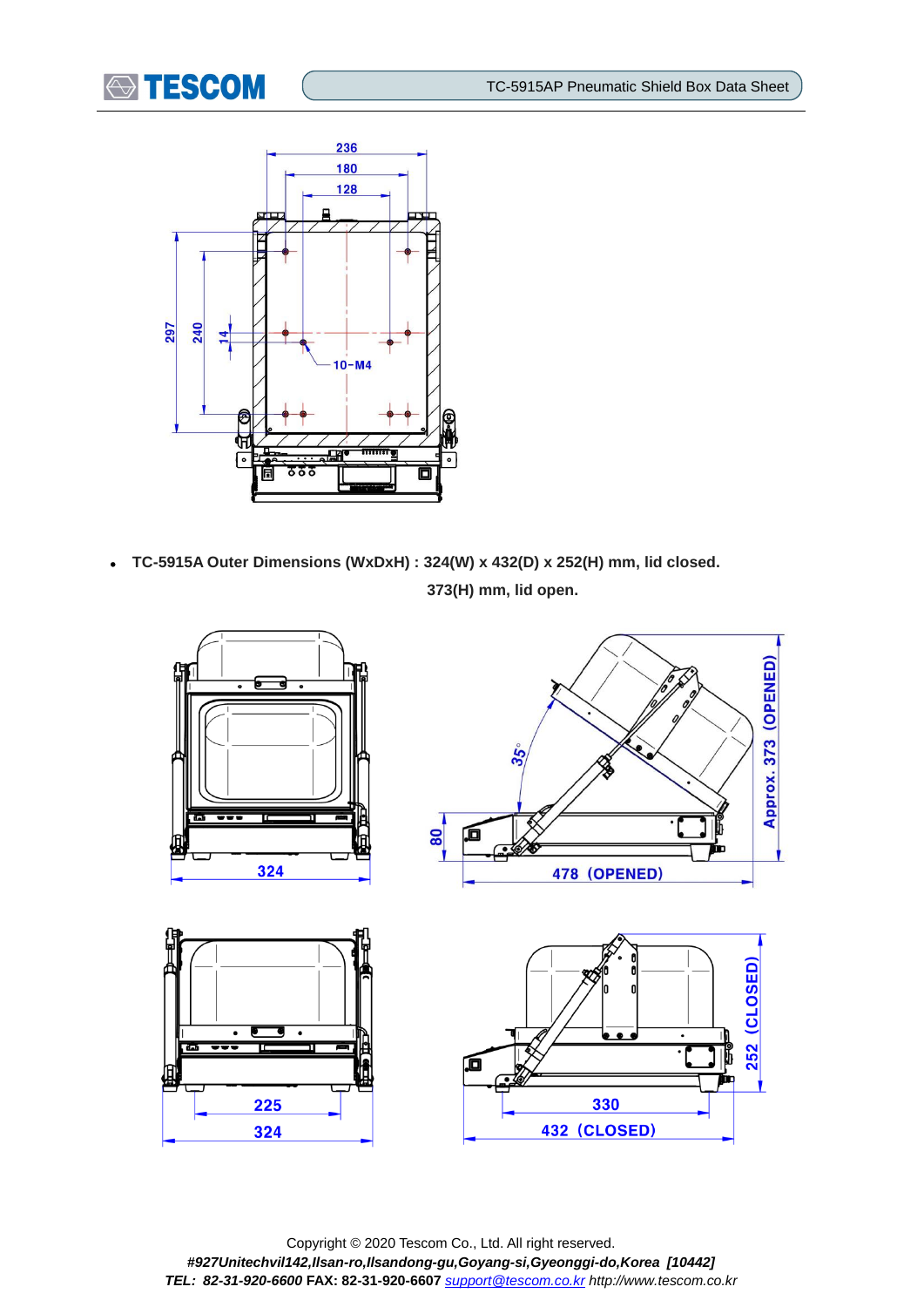# **Ordering Information**

| <b>Order Number</b> | <b>Description</b>                                        |  |  |
|---------------------|-----------------------------------------------------------|--|--|
|                     | <b>Preumatic Shield Box (including accessories below)</b> |  |  |
|                     | <b>Test Report</b>                                        |  |  |
| TC-5915AP           | RF Cable, SS-402, $N(m)$ to $N(m)$ 1 m, 1 pc              |  |  |
|                     | RS-232C Cable, DB9(p) to DB9(s) cable 2 m, 1 pc           |  |  |
|                     | Air Coupler, 1 pc                                         |  |  |
|                     | Switching Power Supply, 1 pc                              |  |  |

#### **Pre-Configured I/O Interface Panel**

| <b>I/O Interface Panel</b>  | <b>Order Number</b> | <b>Configuration</b> |                                              |  |
|-----------------------------|---------------------|----------------------|----------------------------------------------|--|
|                             | M591502B            | $\bullet$ Two(2)     | N (f) ouside and SMA (f) inside              |  |
|                             |                     | $\bullet$ One(1)     | DB9(p) outside and DB9(s) inside, 1000 pF pi |  |
| <b>OUTER ROAD</b>           |                     | filter               |                                              |  |
|                             |                     | • $One(1)$           | DB25(p) outside and DB25(s) inside, 1000 pF  |  |
|                             |                     | pi filter            |                                              |  |
| Data Interface Panel        |                     |                      |                                              |  |
|                             | M591502D            | $\bullet$ Two(2)     | N (f) ouside and SMA (f) inside              |  |
|                             |                     | • $One(1)$           | DB25(p) outside and DB25(s) inside, 1000 pF  |  |
|                             |                     | pi filter            |                                              |  |
|                             |                     | $\bullet$ One(1)     | USB 2.0 outside and inside                   |  |
| Data Interface Panel        |                     |                      |                                              |  |
| <b>REGISTER</b>             | M591542B            | $\cdot$ Two(2)       | N (f) ouside and SMA (f) inside              |  |
|                             |                     | $\bullet$ One(1)     | DB9(p) outside and DB9(s) inside, 1000 pF pi |  |
|                             |                     | filter               |                                              |  |
|                             |                     | • $One(1)$           | USB 2.0 outside and inside                   |  |
| Data Interface Panel        |                     |                      |                                              |  |
|                             | M591518A            | $\cdot$ Two(2)       | N (f) ouside and SMA (f) inside              |  |
| <b>RODIOLOGICA</b>          |                     | • $One(1)$           | DB9(p) outside and DB9(s) inside, 100 pF pi  |  |
|                             |                     | filter               |                                              |  |
|                             |                     | • One $(1)$          | USB 2.0 outside and inside                   |  |
| <b>Data Interface Panel</b> |                     | • $One(1)$           | RJ-45 outside and inside                     |  |
|                             |                     |                      |                                              |  |

### **Pre-Configured Side I/O Interface Panel**

| I/O Interface Panel | <b>Order Number</b> | <b>Configuration</b>           |
|---------------------|---------------------|--------------------------------|
|                     | M591532A            | • One(1) DC Power Jack Adaptor |

**DC Power Side Interface Panel**

*#927Unitechvil142,Ilsan-ro,Ilsandong-gu,Goyang-si,Gyeonggi-do,Korea [10442]*

*TEL: 82-31-920-6600* **FAX: 82-31-920-6607** *[support@tescom.co.kr](mailto:support@tescom.co.kr) http://www.tescom.co.kr*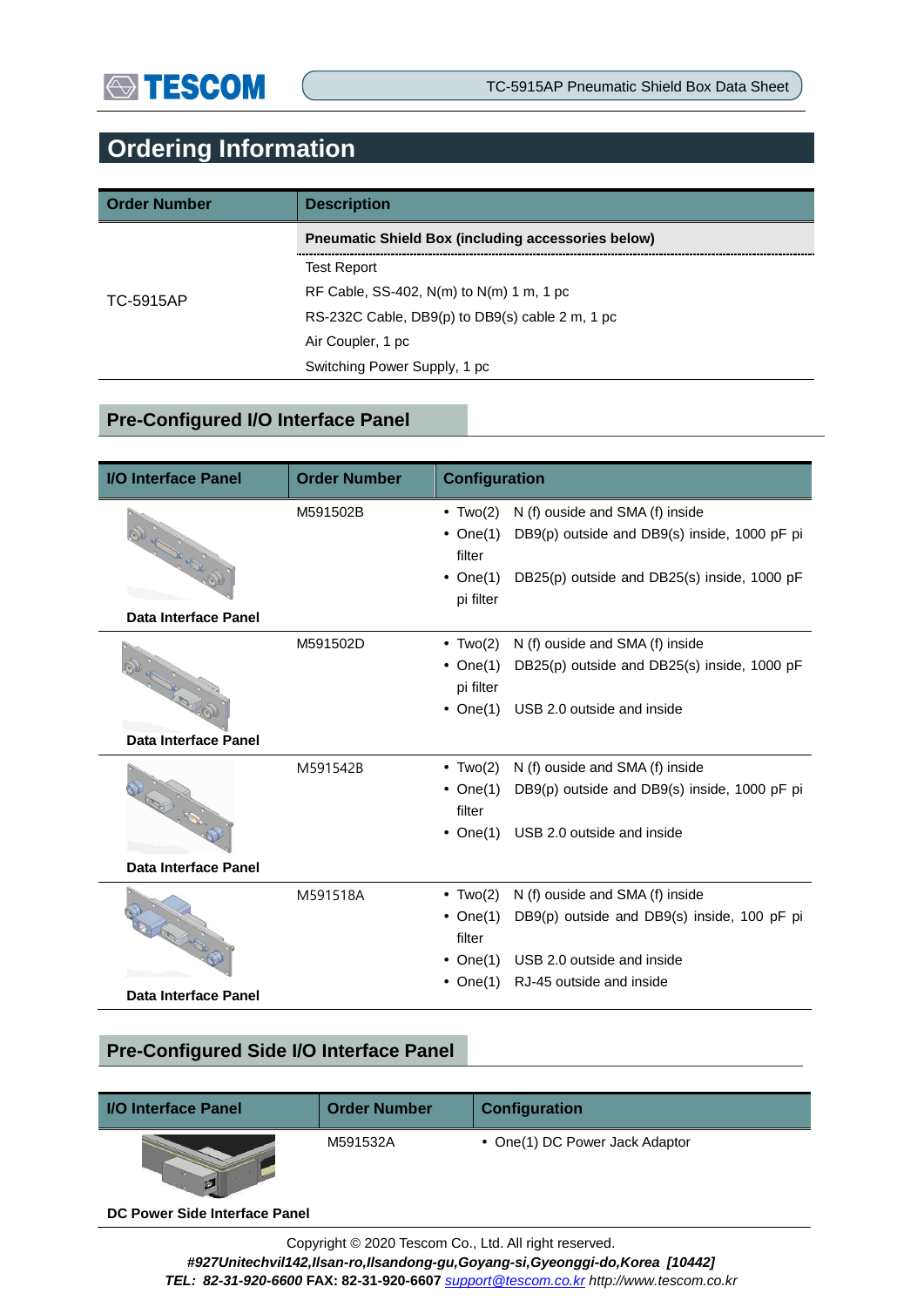

TC-5915AP Pneumatic Shield Box Data Sheet



M591533A One(1) DB9(p) outside and DB9(s) inside, 1000 pF pi filter

**DB9 Side Interface Panel**

M591534B • One(1) USB 2.0 outside and inside

**USB 2.0 Side Interface Panel**

#### **Custom I/O Interface Panel**

 Customized I/O interface panel is available by selecting and arranging I/O interfaces below. Please contact TESCOM sales team or your local distributor.

| <b>I/O Interface</b> | <b>Description /</b>           | <b>Typical Data Rate /</b> | <b>*Typical Shielding</b>  |
|----------------------|--------------------------------|----------------------------|----------------------------|
|                      | <b>Order Number</b>            | <b>Line Voltage</b>        |                            |
|                      | DB25, 1000pF Pi Filter /       | 3 Mbps / 100 VDC,          | >70 dB from 0.5 to 2 GHz   |
|                      | 3409-0009-1                    | 5 Amps max                 | >80 dB from 2 to 3 GHz     |
|                      |                                |                            | >70 dB from 3 to 6 GHz     |
|                      | DB25, 100pF Pi Filter /        | 10 Mbps / 100 VDC,         | >50 dB from 0.5 to 2 GHz   |
|                      | 3409-0014-1                    | 5 Amps max                 | >60 dB from 2 to 3 GHz     |
|                      |                                |                            | >60 dB from 3 to 6 GHz     |
|                      | DB9, 1000pF Pi Filter /        | 3 Mbps / 100 VDC,          | $>70$ dB from 0.5 to 2 GHz |
|                      | 3409-0008-1                    | 5 Amps max                 | >80 dB from 2 to 3 GHz     |
|                      |                                |                            | >70 dB from 3 to 6 GHz     |
|                      | DB9, 100pF Pi Filter /         | 10 Mbps / 100 VDC,         | $>50$ dB from 0.5 to 2 GHz |
|                      | 3409-0010-1                    | 5 Amps max                 | >60 dB from 2 to 3 GHz     |
|                      |                                |                            | >60 dB from 3 to 6 GHz     |
|                      | USB 2.0 Filter /               | 480 Mbps / 5 V, 500 mA /   | $>60$ dB from 0.5 to 2 GHz |
|                      | 3409-0018A-3                   | Max Current: 5 A           | >70 dB from 2 to 3 GHz     |
|                      |                                |                            | >70 dB from 3 to 6 GHz     |
|                      | USB 3.1 Gen 1 Filter (Active)/ | 5000 Mbps/ 5 V, 600 mA /   | $>80$ dB from 0.5 to 2 GHz |
|                      | 3409-0042A-2                   | Max Current: 1.5 A         | >80 dB from 2 to 3 GHz     |
|                      |                                |                            | >75 dB from 3 to 6 GHz     |
|                      | RJ-45 Filter /                 | 1 Gbit/s Copper-Line       | $>60$ dB from 0.5 to 2 GHz |
|                      | 3409-0022A                     | Ethernet (1000 BASE-T)     | >70 dB from 2 to 3 GHz     |
|                      |                                |                            | >70 dB from 3 to 6 GHz     |
|                      | DC Power Adaptor /             | 50 VDC.                    | $>70$ dB from 0.5 to 2 GHz |
|                      | 3406-0004A                     | 3 Amps max                 | >80 dB from 2 to 3 GHz     |
|                      |                                |                            | >80 dB from 3 to 6 GHz     |
|                      | DC Power Adaptor               | 50 VDC,                    | >70 dB from 0.5 to 2 GHz   |
|                      | (Banana Jack Type) /           | 10 Amps max                | >80 dB from 2 to 3 GHz     |
|                      | 3406-0005A, 3406-0006A         |                            | >80 dB from 3 to 6 GHz     |
|                      | AC Power Adaptor /             | 250 VAC,                   | $>70$ dB from 0.5 to 2 GHz |
|                      | 3103-0009A                     | 7 Amps max                 | >80 dB from 2 to 3 GHz     |
|                      |                                |                            | >80 dB from 3 to 6 GHz     |

Copyright © 2020 Tescom Co., Ltd. All right reserved.

*#927Unitechvil142,Ilsan-ro,Ilsandong-gu,Goyang-si,Gyeonggi-do,Korea [10442]*

*TEL: 82-31-920-6600* **FAX: 82-31-920-6607** *[support@tescom.co.kr](mailto:support@tescom.co.kr) http://www.tescom.co.kr*